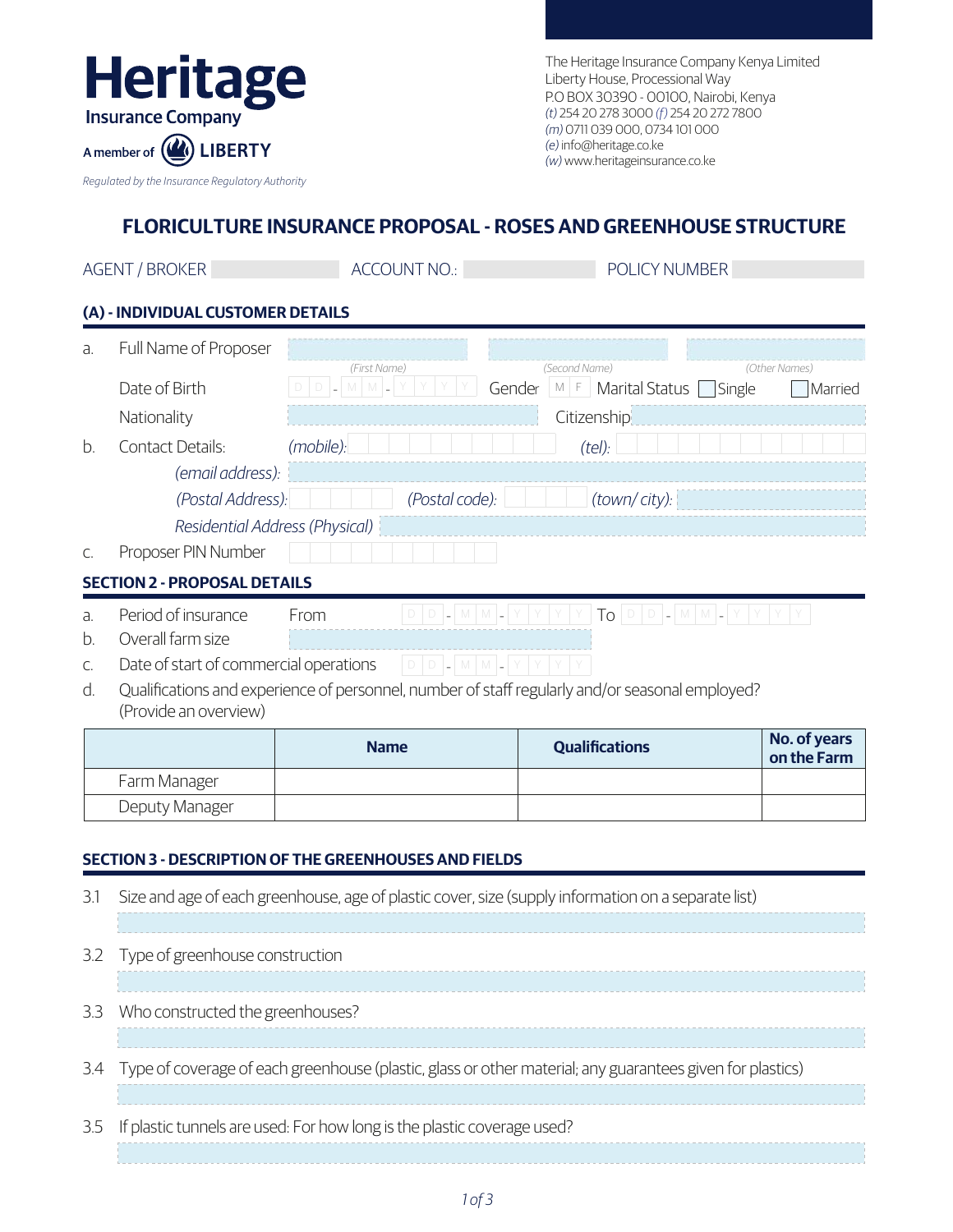#### **SECTION 4 - PRODUCTION**

(This data is required for each greenhouse and open field).

| 4.1            | Yields over the last 5 years for the respective crops and varieties per greenhouse                                                                                       |  |
|----------------|--------------------------------------------------------------------------------------------------------------------------------------------------------------------------|--|
| a.<br>b.<br>C. | Crop<br>Flushes per year<br>Duration of one flush                                                                                                                        |  |
| 4.2            | Yield expectation per plant and per greenhouse/field expressed in kilograms (or other units) per unit of area and<br>per month/year/ season? Fill below where applicable |  |
| a.<br>b.<br>C. | Number of stems per hectare at any one time :<br>Stems per greenhouse<br>Plants per square metre                                                                         |  |
| 4.3            | Yields over the last 5 years for the respective crops and varieties per greenhouse                                                                                       |  |
|                |                                                                                                                                                                          |  |
| 4.4            | Cost of production: fill where applicable                                                                                                                                |  |
| a.             | Cost of production per hectare                                                                                                                                           |  |
| b.             | Cost of production per stem                                                                                                                                              |  |
| C.             | Cost of production per square metre                                                                                                                                      |  |
| d.             | Cost of production per plant                                                                                                                                             |  |
| 4.5            | Total area in hectares occupied by the greenhouses or crops                                                                                                              |  |
|                | <b>SECTION 5 - ECONOMIC ASPECTS</b>                                                                                                                                      |  |

(This data is required for each variety of crops grown) - (Fill in one per greenhouse)

 $\overline{\mathbb{R}^n}$  $\Box$  $\Box$ 

 $\Box$ 

|  | 5.1 Current total value of the greenhouses crops for all green houses |
|--|-----------------------------------------------------------------------|
|  |                                                                       |
|  | 5.2 Estimated sale price per stem (kshs)                              |
|  |                                                                       |
|  | 5.3 Current total value of the plastic covering for all green houses  |
|  |                                                                       |
|  | 5.4 Current total value for the steel structures for all green houses |
|  |                                                                       |

#### **SECTION 6 - INSURANCE ASPECTS**

- 6.1 What do you want to insure?
- a. Greenhouses structure
- b. Greenhouse plastic covering
- c. Crop
- d. Transit
- e. Machinery Breakdown
- f. Deterioration of stock
- g. Irrigation equipment
- h. Other assets